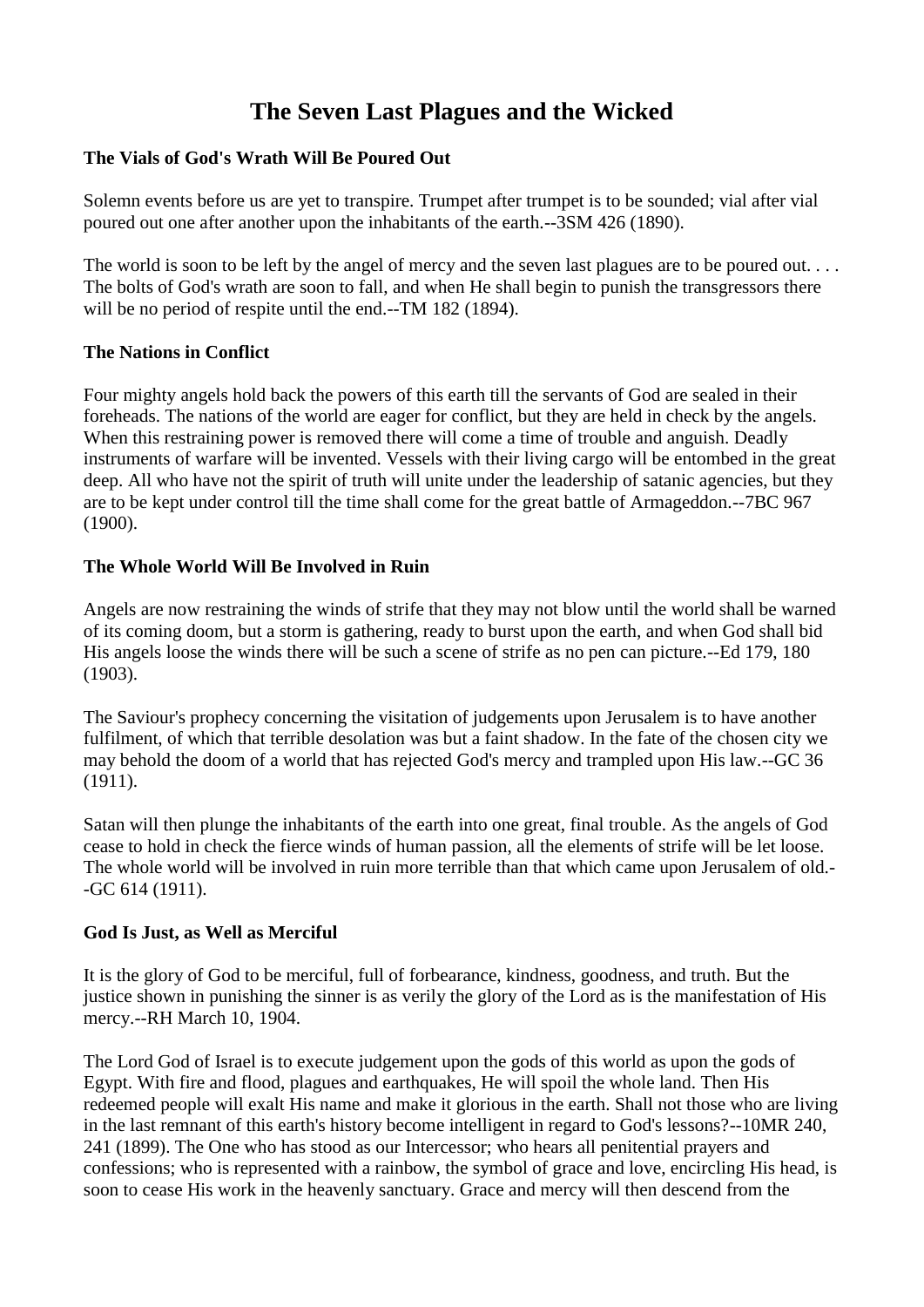throne, and justice will take their place. He for whom His people have looked will assume His right- the office of Supreme Judge.--RH Jan. 1, 1889.

In all the Bible, God is presented not only as a Being of mercy and benevolence, but as a God of strict and impartial justice.--ST March 24, 1881.

# **The Certainty of God's Judgements**

God's love is represented in our day as being of such a character as would forbid His destroying the sinner. Men reason from their own low standard of right and justice. "Thou thoughtest that I was altogether such an one as thyself" (Ps. 50:21). They measure God by themselves. They reason as to how they would act under the circumstances and decide God would do as they imagine they would  $do. \ldots$ 

In no kingdom or government is it left to the lawbreakers to say what punishment is to be executed against those who have broken the law. All we have, all the bounties of His grace which we possess, we owe to God. The aggravating character of sin against such a God cannot be estimated any more than the heavens can be measured with a span. God is a moral governor as well as a Father. He is the Lawgiver. He makes and executes His laws. Law that has no penalty is of no force.

The plea may be made that a loving Father would not see His children suffering the punishment of God by fire while He had the power to relieve them. But God would, for the good of His subjects and for their safety, punish the transgressor. God does not work on the plan of man. He can do infinite justice that man has no right to do before his fellow man. Noah would have displeased God to have drowned one of the scoffers and mockers that harassed him, but God drowned the vast world. Lot would have had no right to inflict punishment on his sons-in-law, but God would do it in strict justice.

Who will say God will not do what He says He will do?--12MR 207-209; 10MR 265 (1876).

# **Judgements Come When God Removes His Protection**

I was shown that the judgements of God would not come directly out from the Lord upon them, but in this way: They place themselves beyond His protection. He warns, corrects, reproves, and points out the only path of safety; then, if those who have been the objects of His special care will follow their own course, independent of the Spirit of God, after repeated warnings, if they choose their own way, then He does not commission His angels to prevent Satan's decided attacks upon them.

It is Satan's power that is at work at sea and on land, bringing calamity and distress and sweeping off multitudes to make sure of his prey.--14MR 3 (1883).

God will use His enemies as instruments to punish those who have followed their own pernicious ways whereby the truth of God has been misrepresented, misjudged, and dishonoured.--PC 136 (1894).

Already the Spirit of God, insulted, refused, abused, is being withdrawn from the earth. Just as fast as God's Spirit is taken away, Satan's cruel work will be done upon land and sea.--Ms 134, 1898.

The wicked have passed the boundary of their probation; the Spirit of God, persistently resisted, has been at last withdrawn. Unsheltered by divine grace, they have no protection from the wicked one.-- GC 614 (1911).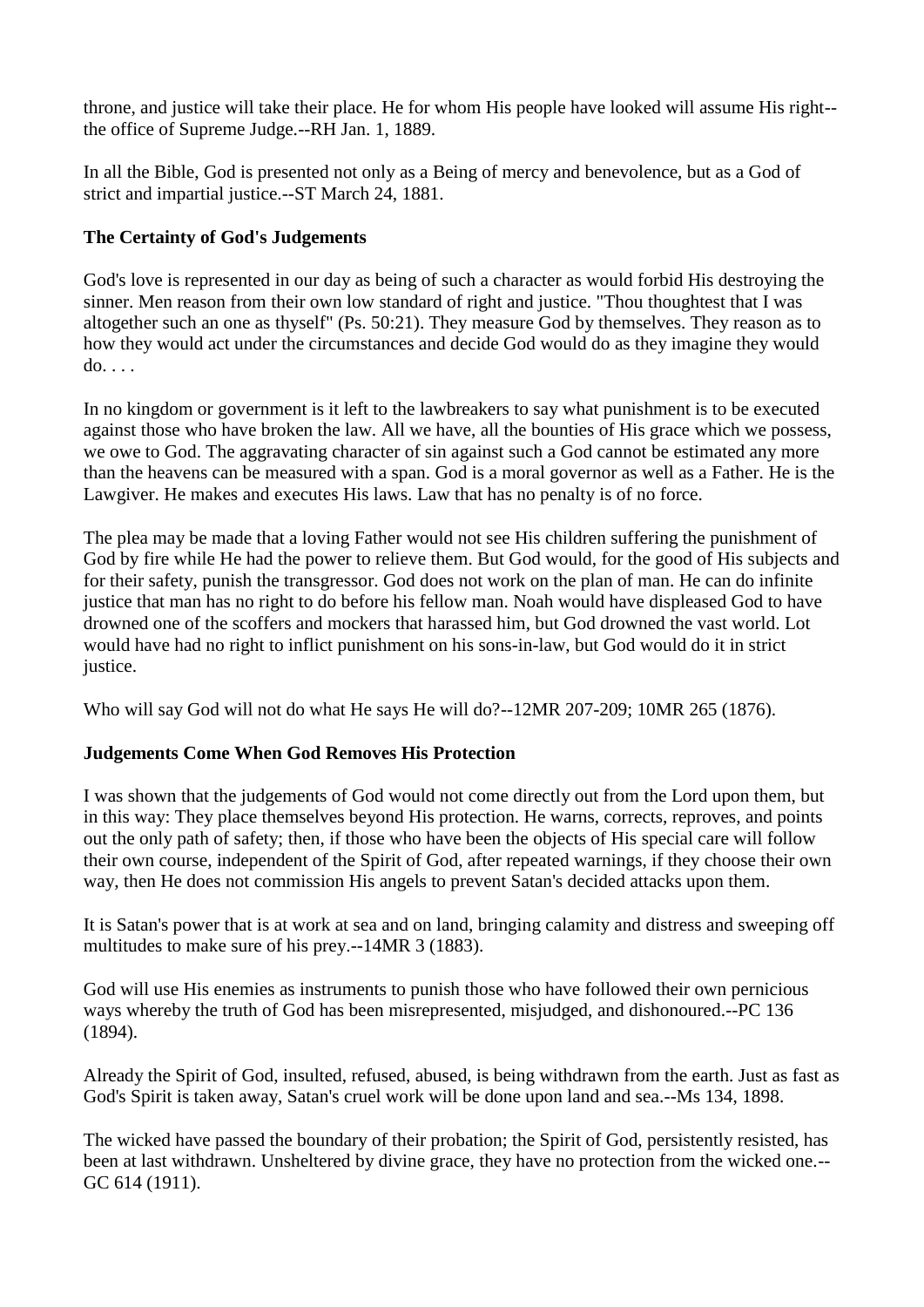## **At Times Holy Angels Exercise Destructive Power**

[1. THE SINNER MUST HIMSELF BEAR FULL RESPONSIBILITY FOR THE PUNISHMENT THAT IS METED OUT TO HIM. ELLEN WHITE STATES, "GOD DESTROYS NO ONE. THE SINNER DESTROYS HIMSELF BY HIS OWN IMPENITENCE." 5T 120. SEE FURTHER THE GREAT CONTROVERSY , PP. 25-37.]

God's judgements were awakened against Jericho. It was a stronghold. But the Captain of the Lord's host Himself came from heaven to lead the armies of heaven in an attack upon the city. Angels of God laid hold of the massive walls and brought them to the ground.--3T 264 (1873).

Under God the angels are all-powerful. On one occasion, in obedience to the command of Christ, they slew of the Assyrian army in one night one hundred and eighty-five thousand men.--DA 700 (1898).

The same angel who had come from the royal courts to rescue Peter had been the messenger of wrath and judgement to Herod. The angel smote Peter to arouse him from slumber. It was with a different stroke that he smote the wicked king, laying low his pride and bringing upon him the punishment of the Almighty. Herod died in great agony of mind and body, under the retributive judgement of God.--AA 152 (1911).

A single angel destroyed all the first-born of the Egyptians and filled the land with mourning. When David offended against God by numbering the people, one angel caused that terrible destruction by which his sin was punished. The same destructive power exercised by holy angels when God commands, will be exercised by evil angels when He permits. There are forces now ready, and only waiting the divine permission, to spread desolation everywhere.--GC 614 (1911).

#### **The First Two Plagues**

When Christ ceases His intercession in the sanctuary, the unmingled wrath threatened against those who worship the beast and his image and receive his mark (Rev. 14:9, 10), will be poured out. The plagues upon Egypt when God was about to deliver Israel, were similar in character to those more terrible and extensive judgements which are to fall upon the world just before the final deliverance of God's people. Says the revelator, in describing those terrific scourges: "There fell a noisome and grievous sore upon the men which had the mark of the beast, and upon them which worshiped his image." The sea "became as the blood of a dead man: and every living soul died in the sea" [Rev. 16:2, 3].--GC 627, 628 (1911).

The plagues were falling upon the inhabitants of the earth. Some were denouncing God and cursing Him. Others rushed to the people of God and begged to be taught how they might escape His judgements. But the saints had nothing for them. The last tear for sinners had been shed, the last agonising prayer offered, the last burden borne, the last warning given.--EW 281 (1858).

#### **The Third Plague**

I saw that the four angels would hold the four winds until Jesus' work was done in the sanctuary, and then will come the seven last plagues. These plagues enraged the wicked against the righteous; they thought that we had brought the judgements of God upon them and that if they could rid the earth of us the plagues would then be stayed. A decree went forth to slay the saints, which caused them to cry day and night for deliverance.--EW 36, 37 (1851).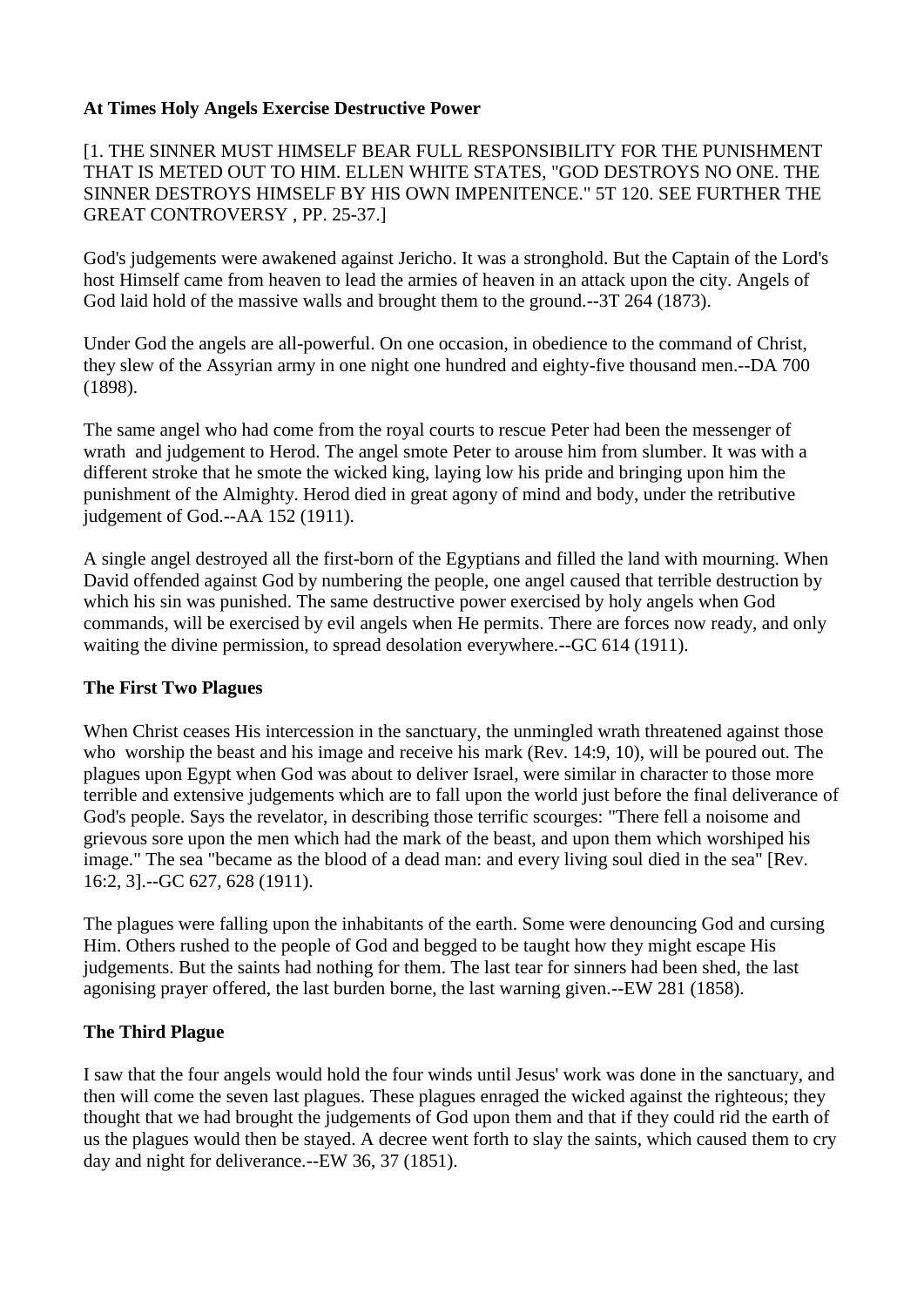And "the rivers and fountains of waters . . . became blood." Terrible as these inflictions are, God's justice stands fully vindicated. The angel of God declares: "Thou art righteous, O Lord, . . . because Thou hast judged thus. For they have shed the blood of saints and prophets, and Thou hast given them blood to drink; for they are worthy" (Rev. 16:2-6). By condemning the people of God to death, they have as truly incurred the guilt of their blood as if it had been shed by their hands.--GC 628 (1911).

# **The Fourth Plague**

In the plague that follows, power is given to the sun "to scorch men with fire. And men were scorched with great heat" (Rev. 16:8, 9). The prophets thus describe the condition of the earth at this fearful time: "The land mourneth; . . . because the harvest of the field is perished. . . . All the trees of the field are withered: because joy is withered away from the sons of men."

"The seed is rotten under their clods, the garners are laid desolate. . . . How do the beasts groan! the herds of cattle are perplexed, because they have no pasture. . . . The rivers of water are dried up, and the fire hath devoured the pastures of the wilderness." "The songs of the temple shall be howlings in that day, saith the Lord God: there shall be many dead bodies in every place; they shall cast them forth with silence" (Joel 1:10-12, 17-20; Amos 8:3).

These plagues are not universal, or the inhabitants of the earth would be wholly cut off. Yet they will be the most awful scourges that have ever been known to mortals.--GC 628, 629 (1911).

# **The Fifth Plague**

With shouts of triumph, jeering, and imprecation, throngs of evil men are about to rush upon their prey, when, lo, a dense blackness, deeper than the darkness of the night, falls upon the earth. Then a rainbow, shining with the glory from the throne of God, spans the heavens, and seems to encircle each praying company. The angry multitudes are suddenly arrested. Their mocking cries die away. The objects of their murderous rage are forgotten. With fearful forebodings they gaze upon the symbol of God's covenant, and long to be shielded from its overpowering brightness. . . .

It is at midnight that God manifests His power for the deliverance of His people. The sun appears, shining in its strength. Signs and wonders follow in quick succession. The wicked look with terror and amazement on the scene, while the righteous behold with solemn joy the tokens of their deliverance.--GC 635, 636 (1911).

# **God's Law Appears in the Sky**

There appears against the sky a hand holding two tables of stone folded together. Says the prophet, "The heavens shall declare His righteousness: for God is judge Himself" (Ps. 50:6). That holy law, God's righteousness, that amid thunder and flame was proclaimed from Sinai as the guide of life, is now revealed to men as the rule of judgement. The hand opens the tables, and there are seen the precepts of the Decalogue, traced as with a pen of fire. The words are so plain that all can read them. Memory is aroused, the darkness of superstition and heresy is swept from every mind, and God's ten words, brief, comprehensive, and authoritative, are presented to the view of all the inhabitants of the earth.--GC 639 (1911).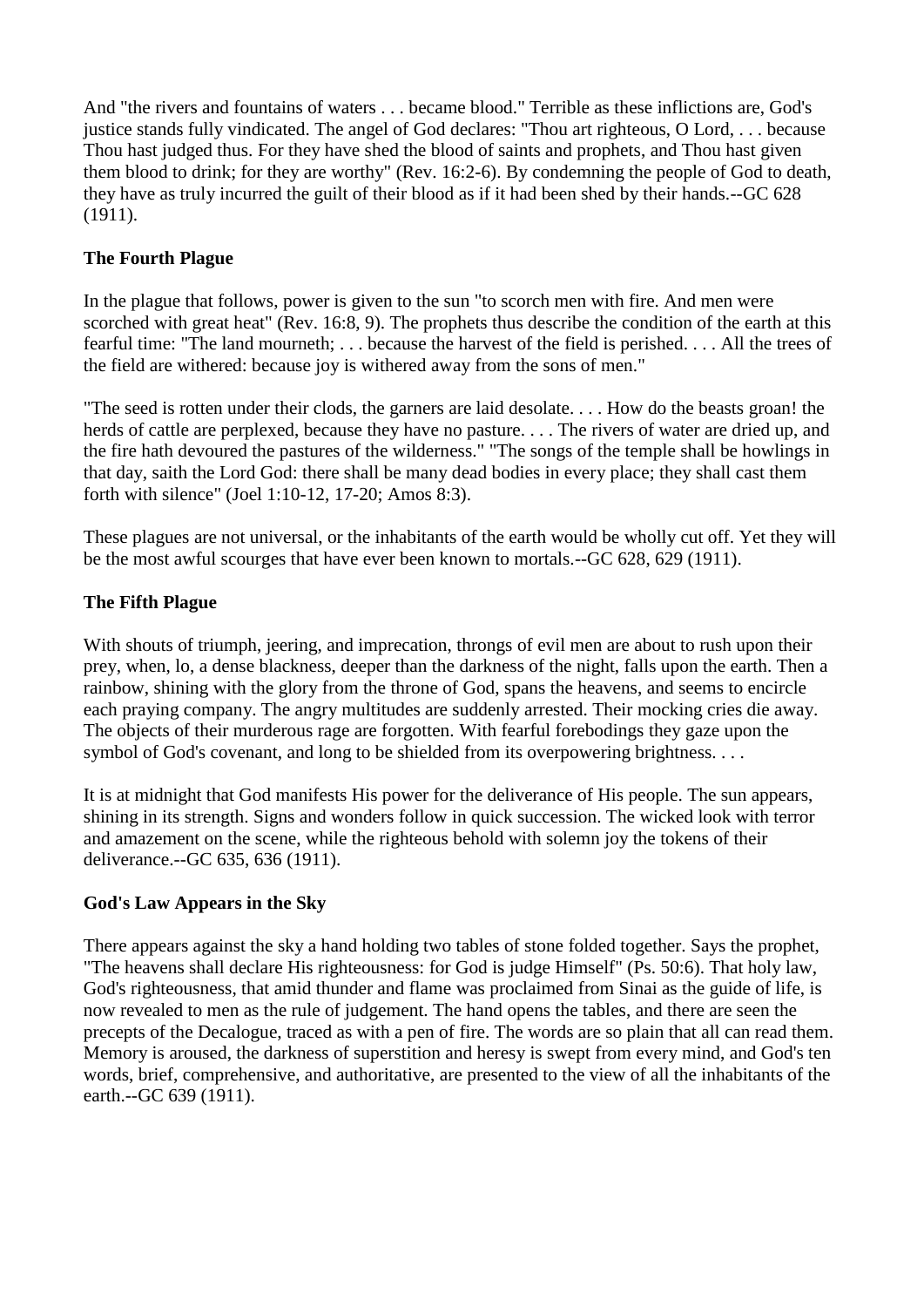# **The Lost Condemn Their False Shepherds**

Church members who have seen the light and been convicted, but who have trusted the salvation of their souls to the minister, will learn in the day of God that no other soul can pay the ransom for their transgression. A terrible cry will be raised, "I am lost, eternally lost." Men will feel as though they could rend in pieces the ministers who have preached falsehoods and condemned the truth.--4BC 1157 (1900).

All unite in heaping their bitterest condemnation upon the ministers. Unfaithful pastors have prophesied smooth things; they have led their hearers to make void the law of God and to persecute those who would keep it holy. Now, in their despair, these teachers confess before the world their work of deception. The multitudes are filled with fury. "We are lost!" they cry, "and you are the cause of our ruin"; and they turn upon the false shepherds. The very ones that once admired them most, will pronounce the most dreadful curses upon them. The very hands that once crowned them with laurels, will be raised for their destruction. The swords which were to slay God's people, are now employed to destroy their enemies.--GC 655, 656 (1911).

Here we see that the church--the Lord's sanctuary--was the first to feel the stroke of the wrath of God. The ancient men [Eze. 9:6], those to whom God had given great light and who had stood as guardians of the spiritual interests of the people, had betrayed their trust.--5T 211 (1882).

God's Word is made of none effect by false shepherds. . . . Their work will soon react upon themselves. Then will be witnessed the scenes described in Revelation 18 when the judgements of God shall fall upon mystical Babylon.--Ms 60, 1900.

## **The Sixth Plague**

The spirits of devils will go forth to the kings of the earth and to the whole world, to fasten them in deception, and urge them on to unite with Satan in his last struggle against the government of heaven.--GC 624 (1911).

The Spirit of God is gradually withdrawing from the world. Satan is also mustering his forces of evil, going forth "unto the kings of the earth and of the whole world," to gather them under his banner, to be trained for "the battle of that great day of God Almighty" [Rev. 16:14].--7BC 983 (1890).

After John's description in Revelation 16 of that miracle-working power which was to gather the world to the last great conflict, the symbols are dropped and the trumpet voice once more gives a certain sound: "Behold, I come as a thief. Blessed is he that watcheth, and keepeth his garments, lest he walk naked, and they see his shame" [Rev. 16:15]. After the transgression of Adam and Eve they were naked, for the garment of light and security had departed from them.

The world will have forgotten the admonition and warnings of God as did the inhabitants of the Noatic world, as did also the dwellers in Sodom. They awoke with all their plans and inventions of iniquity, but suddenly the shower of fire came from heaven and consumed the godless inhabitants. "Thus shall it be in the day when the Son of man is revealed" [Luke 17:30].--14MR 96, 97 (1896).

#### **The Last Great Battle Between Good and Evil**

Two great opposing powers are revealed in the last great battle. On one side stands the Creator of heaven and earth. All on His side bear His signet. They are obedient to His commands. On the other